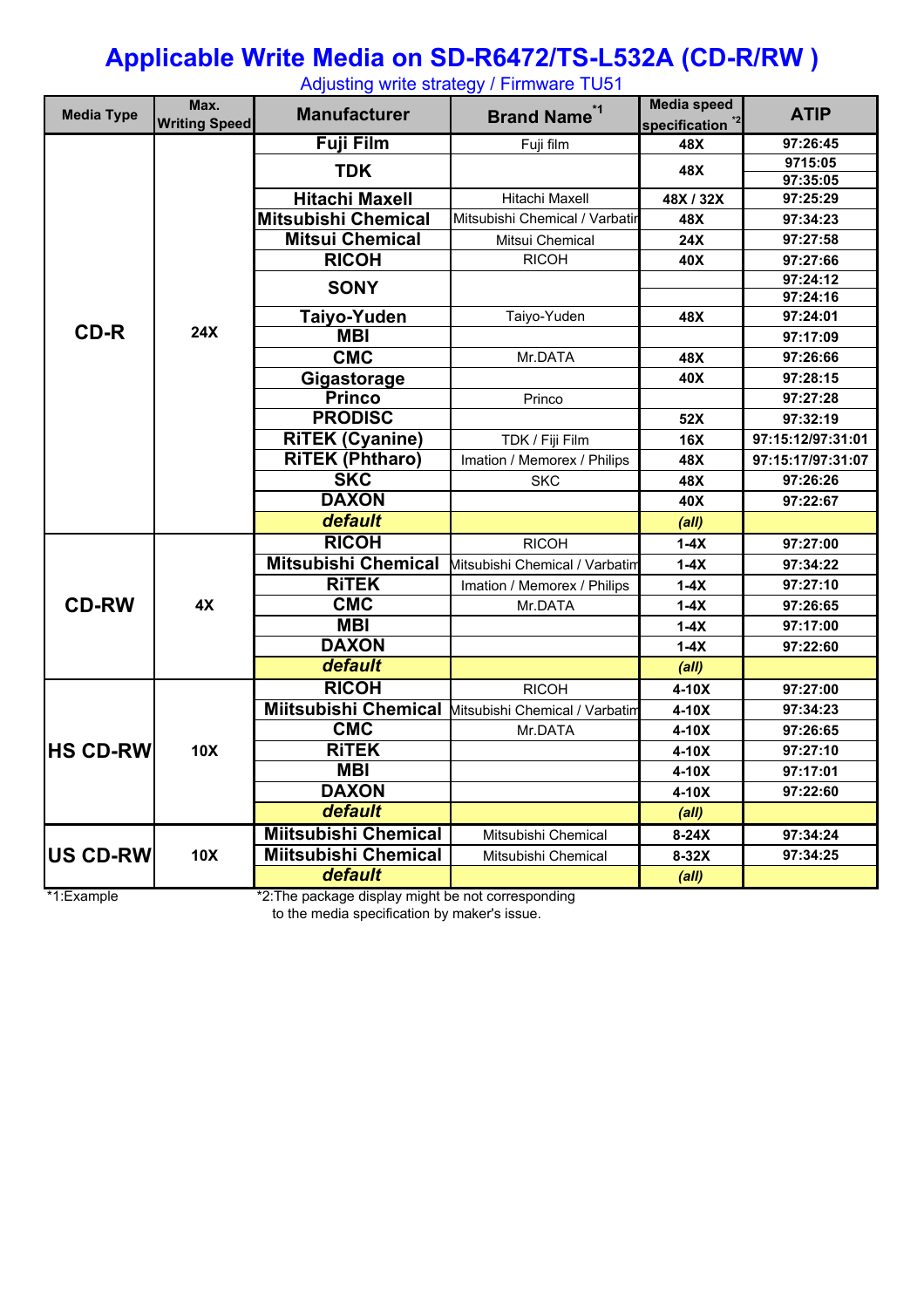## **Applicable Write Media on SD-R6472/TS-L532A ( DVD**±**R/RW )**

| <b>Media Type</b> | Max.<br><b>Writing Speed</b> | <b>Manufacturer</b>        | <b>Brand Name<sup>*1</sup></b> | <b>Media speed</b><br>specification <sup>*2</sup> | <b>Media ID</b>       |  |
|-------------------|------------------------------|----------------------------|--------------------------------|---------------------------------------------------|-----------------------|--|
|                   |                              | Taiyo-Yuden                | Taiyo-Yuden / SONY             | 2X                                                | TAIYOYUDEN            |  |
|                   |                              | <b>Mitsubishi Chemical</b> | Mitsubishi Chemical / Varbatim | 2X                                                | <b>MCC 00RG200</b>    |  |
|                   |                              | <b>Hitachi Maxell</b>      | Maxell                         | 2X                                                | <b>MXL RG01</b>       |  |
|                   |                              | <b>PVC</b>                 | Pioneer                        | 2X                                                | PVC001001             |  |
|                   | 2X                           | <b>TDK</b>                 | <b>TDK</b>                     | 2X                                                | TDKG02000000          |  |
|                   |                              | <b>CMC</b>                 | Mr.DATA                        | 2X                                                | <b>CMC MAG</b>        |  |
|                   |                              | <b>RITEK</b>               | Spark / RiDATA                 | 2X                                                | <b>RITEK G03</b>      |  |
|                   |                              | <b>MBI</b>                 |                                |                                                   | <b>MBI</b>            |  |
|                   |                              | default                    |                                | 2X                                                |                       |  |
|                   |                              | Taiyo-Yuden                | Taiyo-Yuden / SONY             | 4X                                                | TYG01                 |  |
|                   |                              | <b>MBI</b>                 |                                | 4X                                                | <b>MBI 01RG20</b>     |  |
|                   |                              | <b>Fuji Film</b>           | Fuji Film                      | 4X                                                | FUJIFILM02            |  |
|                   |                              | <b>Hitachi Maxell</b>      | Maxell                         | 4X                                                | <b>MXL RG02</b>       |  |
|                   |                              | <b>Mitsubishi Chemical</b> | Mitsubishi Chemical / Varbatim | 4X                                                | <b>MCC 01RG20</b>     |  |
|                   |                              | <b>OPTODISC</b>            | Panasonic                      | 4X                                                | OPTODOSCR004          |  |
|                   |                              | <b>PVC</b>                 | Pioneer                        | 4X                                                | <b>PVCR001002</b>     |  |
|                   | 4X                           | <b>PRODISC</b>             | SONY                           | 4x                                                | ProdiscS03            |  |
|                   |                              | <b>TDK</b>                 | <b>TDK</b>                     | 4X                                                | TTG01                 |  |
|                   |                              | <b>DAXON</b>               |                                | 4X                                                | DAXON004              |  |
| <b>DVD-R</b>      |                              | <b>CMC</b>                 | Mr.DATA                        | 4X                                                | <b>CMC MAG. AF1</b>   |  |
|                   |                              | <b>RITEK</b>               |                                | 4X                                                | RITEK G04<br>RITEKM02 |  |
|                   |                              | default                    |                                | 4X                                                |                       |  |
|                   |                              | default                    |                                | <b>8X</b>                                         |                       |  |
|                   |                              | default                    |                                | <b>16X</b>                                        |                       |  |
|                   |                              | <b>Taiyo-Yuden</b>         | JVC / Taiyo-Yuden              | 8X                                                | TYG02                 |  |
|                   |                              | <b>Fuji Film</b>           |                                | 8X                                                | FUJIFILM03            |  |
|                   |                              | <b>Hitachi Maxell</b>      |                                | 8X                                                | <b>MXL RG03</b>       |  |
|                   |                              | <b>Mitsubishi Chemical</b> |                                | 8X                                                | <b>MCC 02RG20</b>     |  |
|                   |                              | <b>SONY</b>                |                                | 8X                                                | SONY08D1              |  |
|                   |                              | <b>TDK</b>                 | <b>TDK</b>                     | 8X                                                | <b>TTH01</b>          |  |
|                   |                              | <b>CMC</b>                 |                                | 8X                                                | <b>CMC MAG. AE1</b>   |  |
|                   |                              | <b>MBI</b>                 |                                | 8X                                                | <b>MBI 03RG30</b>     |  |
|                   | 8X                           | <b>OPTODISC</b>            |                                | 8X                                                | OPTODOSCR008          |  |
|                   |                              | <b>PRODISC</b>             |                                | 8X                                                | ProdiscS04            |  |
|                   |                              | <b>RITEK</b>               |                                | 8X                                                | RITEK G06             |  |
|                   |                              |                            |                                |                                                   |                       |  |
|                   |                              | <b>TDK</b>                 | Sample Disc                    | 16X                                               | <b>TTH02</b>          |  |
|                   |                              | <b>SONY</b>                | Sample Disc                    | 16X                                               | <b>SONY16D1</b>       |  |
|                   |                              | <b>MBI</b>                 | Sample Disc                    | <b>16X</b>                                        | <b>MBI 03RG40</b>     |  |
|                   |                              | <b>CMC</b>                 | Sample Disc                    | 16X                                               | <b>CMC MAG. AM3</b>   |  |
|                   |                              |                            |                                |                                                   |                       |  |

Adjusting write strategy / Firmware TU51

\*1:Example \*2:The package display might be not corresponding to the media specification by maker's issue.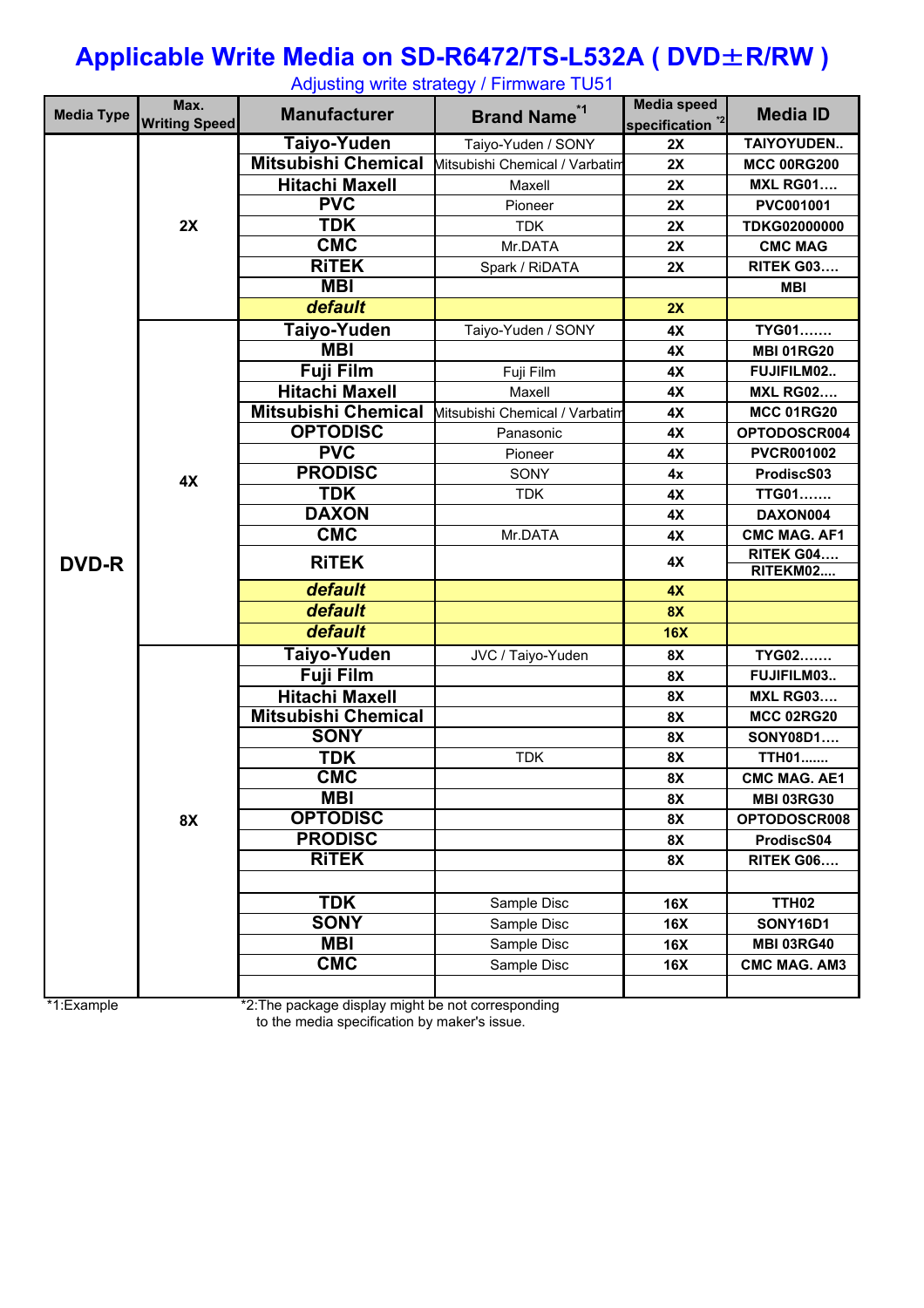## **Applicable Write Media on SD-R6472/TS-L532A ( DVD**±**R/RW )**

| <b>Media Type</b> | Max.<br><b>Writing Speed</b> | <b>Manufacturer</b>         | <b>Brand Name<sup>*1</sup></b> | <b>Media speed</b><br>specification <sup>*2</sup> | <b>Media ID</b>                |  |
|-------------------|------------------------------|-----------------------------|--------------------------------|---------------------------------------------------|--------------------------------|--|
|                   |                              | <b>RICOH</b>                | <b>RICOH</b>                   | 2.4x                                              | RICOHJPNR001                   |  |
|                   |                              | <b>Miitsubishi Chemical</b> | Mitsubishi Chemical / Varbatim | 2.4x                                              | <b>MCC</b><br>0010             |  |
|                   | 2.4x                         | <b>CMC</b>                  | Mr.DATA                        | 2.4x                                              | <b>CMC MAG R010</b>            |  |
|                   |                              | <b>Optdisc</b>              |                                | 2.4x                                              | OPTODISCOP11                   |  |
|                   |                              | <b>Prodisc</b>              | Smartbuy                       | 2.4x                                              | PRODISC R011                   |  |
|                   |                              | <b>RITEK</b>                |                                | 2.4x                                              | RITEK R011                     |  |
|                   |                              | default                     |                                | 2.4X                                              |                                |  |
|                   |                              | <b>RICOH</b>                | <b>RICOH</b>                   | 4x                                                | RICOHJPNR012                   |  |
|                   |                              | <b>Hitachi Maxell</b>       | Maxell                         | 4x                                                | MAXELL 0010                    |  |
|                   |                              | <b>Miitsubishi Chemical</b> | Mitsubishi Chemical / Varbatim | 4x                                                | <b>MCC</b><br>0020             |  |
|                   |                              | Taiyo-Yuden                 | Taiyo-Yuden                    | 4x                                                | YUDEN000T010                   |  |
|                   |                              | <b>SONY</b>                 |                                | 4x                                                | <b>SONY</b><br>D <sub>11</sub> |  |
|                   |                              | <b>CMC</b>                  | Mr.DATA                        | 4x                                                | <b>CMC MAG F010</b>            |  |
|                   | 4X                           | <b>RITEK</b>                |                                | 4x                                                | RITEK R021                     |  |
|                   |                              | <b>MBI</b>                  |                                | 4x                                                | MBIPG101<br><b>R03</b>         |  |
|                   |                              | <b>PRODISC</b>              |                                | 4x                                                | <b>PRODISC</b><br><b>R02</b>   |  |
|                   |                              | <b>OPTODISC</b>             |                                | 4x                                                | <b>OPTODISC</b><br>OR4         |  |
|                   |                              | default                     |                                | 4X                                                |                                |  |
| DVD+R             |                              | default                     |                                | <b>8X</b>                                         |                                |  |
|                   |                              | default                     |                                | 16X                                               |                                |  |
|                   |                              | Taiyo-Yuden                 | Taiyo-Yuden                    | 8X                                                | YUDEN000T020                   |  |
|                   |                              | <b>Hitachi Maxell</b>       |                                | 8X                                                | MAXELL 0020                    |  |
|                   |                              | <b>Miitsubishi Chemical</b> |                                | 8X                                                | <b>MCC</b><br>0030             |  |
|                   |                              | <b>RICOH</b>                |                                | 8X                                                | RICOHJPNR023                   |  |
|                   |                              | <b>SONY</b>                 |                                | 8X                                                | <b>SONY</b><br>D110            |  |
|                   |                              | <b>TDK</b>                  |                                | 8X                                                | 0020<br><b>TDK</b>             |  |
|                   |                              | <b>CMC</b>                  |                                | 8X                                                | <b>CMC MAG.E010</b>            |  |
|                   |                              | <b>Optdisc</b>              |                                | 8X                                                | OPTODISCOR80                   |  |
|                   | <b>8X</b>                    | <b>RITEK</b>                |                                | 8X                                                | RITEK R031                     |  |
|                   |                              | <b>PRODISC</b>              |                                | 8X                                                | <b>PRODISC</b><br><b>R03</b>   |  |
|                   |                              | <b>MBI</b>                  |                                | 8X                                                | MBIPG101<br><b>R04</b>         |  |
|                   |                              | <b>TDK</b>                  | Sample Disc                    | <b>16X</b>                                        | 003<br><b>TDK</b>              |  |
|                   |                              | <b>Hitachi Maxell</b>       | Sample Disc                    | 16X                                               | <b>MAXELL</b><br>003           |  |
|                   |                              | <b>Miitsubishi Chemical</b> | Sample Disc                    | 16X                                               | <b>MCC</b><br>004              |  |
|                   |                              | <b>PHILIPS</b>              | Sample Disc                    | 16X                                               | <b>PHILIPS</b><br>C16          |  |
|                   |                              | <b>CMC</b>                  | Sample Disc                    | 16X                                               | <b>CMC MAG</b><br><b>M01</b>   |  |
|                   |                              | <b>MBI</b>                  | Sample Disc                    | 16X                                               | MBIPG101<br><b>R05</b>         |  |
|                   |                              |                             |                                |                                                   |                                |  |

Adjusting write strategy / Firmware TU51

\*1:Example \*2:The package display might be not corresponding to the media specification by maker's issue.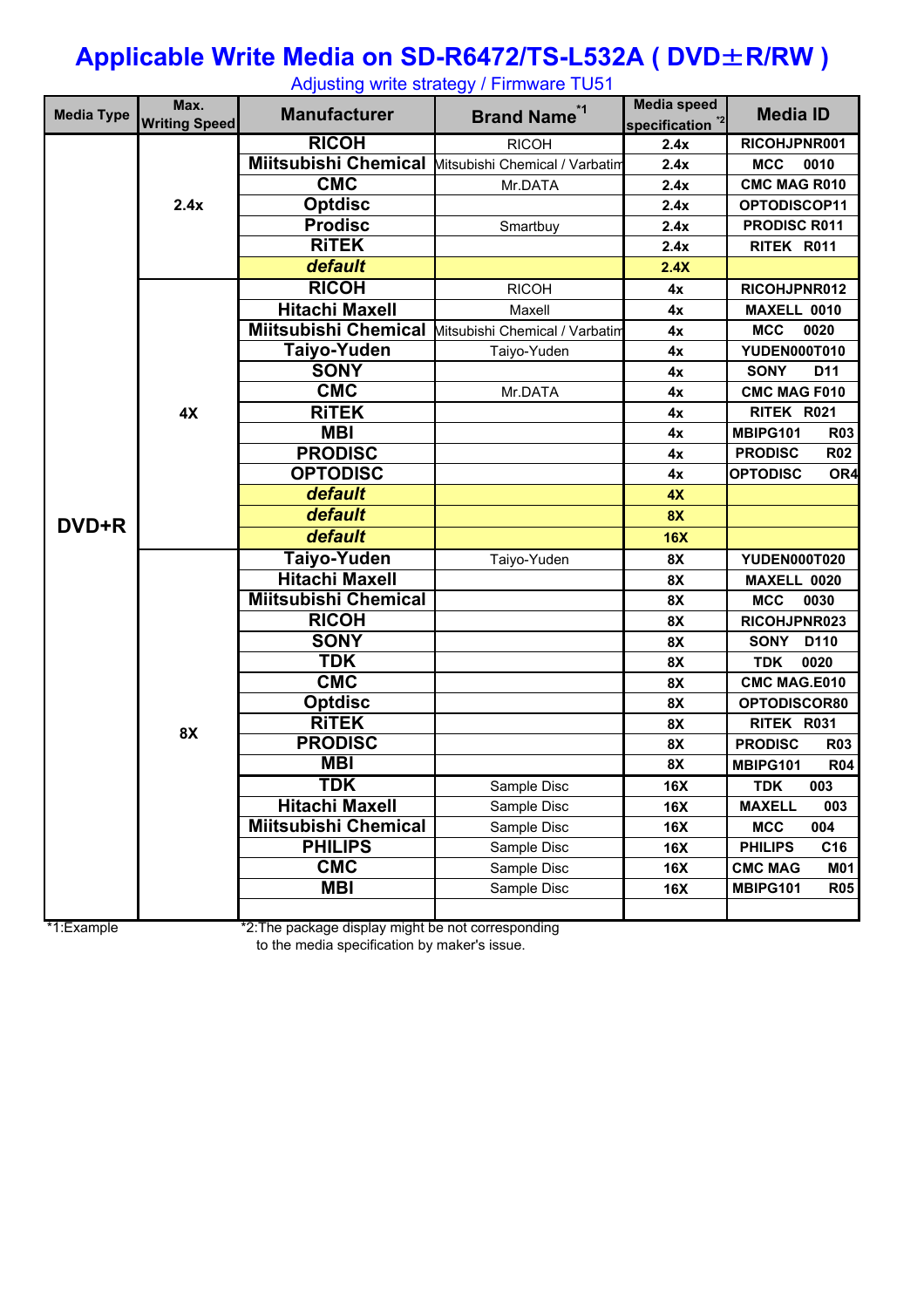#### **Applicable Write Media on SD-R6472/TS-L532A ( DVD**±**R/RW )** Adjusting write strategy / Firmware TU51

| <b>Media Type</b> | Max.<br><b>Writing Speed</b> | <b>Manufacturer</b>         | <u>. 95 - </u><br><b>Brand Name<sup>*1</sup></b> | <b>Media speed</b><br>specification <sup>2</sup> | <b>Media ID</b>                    |
|-------------------|------------------------------|-----------------------------|--------------------------------------------------|--------------------------------------------------|------------------------------------|
|                   | 1X                           | <b>TDK</b>                  | <b>TDK</b>                                       | 1X                                               | TDK501saku] 3                      |
|                   |                              | $\overline{\text{JVC}}$     | JVC / imation                                    | 1X                                               | <b>JVC/VictorT7</b>                |
|                   |                              | <b>MCC</b>                  |                                                  | 1X                                               | MCC 00RW11N9                       |
|                   |                              | <b>PVC</b>                  |                                                  | 1X                                               | PVCW000002A9                       |
|                   |                              | <b>SONY</b>                 |                                                  | 1X                                               | <b>SONY000000U9</b>                |
|                   |                              | <b>RITEK</b>                |                                                  | 1X                                               | <b>RITEK004V11</b>                 |
|                   |                              | <b>OPTDISC</b>              |                                                  | 1X                                               | OPTODISCK001                       |
|                   |                              | default                     |                                                  | 1X                                               |                                    |
|                   |                              | <b>TDK</b>                  | <b>TDK</b>                                       | 2X                                               | TDK502sakuM3                       |
|                   |                              | <b>Mitsubishi Chemical</b>  | Mitsubishi Chemical / Varbatim                   | 2X                                               | <b>MCC 01RW11n9</b>                |
|                   |                              | <b>JVC</b>                  | JVC / imation                                    | 2X                                               | JVC_VictorW7                       |
| <b>DVD-RW</b>     | 2X                           | PVC                         | Pioneer                                          | 2X                                               | PVCW00D002K9                       |
|                   |                              | <b>RITEK</b>                | <b>RIDATA</b>                                    | 2X                                               | RITEKW01                           |
|                   |                              | <b>CMC</b>                  |                                                  | 2X                                               | CMCW02                             |
|                   |                              | default                     |                                                  | 2X                                               |                                    |
|                   |                              | <b>Mitsubishi Chemical</b>  | Mitsubishi Chemical                              | 4X                                               | MCC 01RW4X                         |
|                   |                              | <b>JVC</b>                  | <b>JVC</b>                                       | 4X                                               | JVC0VictorD7                       |
|                   |                              | <b>TDK</b>                  |                                                  | 4X                                               | TDK601saku                         |
|                   | 4X                           | <b>RITEK</b>                |                                                  | 4X                                               | RITEKW04                           |
|                   |                              | <b>OPTDIDC</b>              |                                                  | 4X                                               | OPTODISCW004                       |
|                   |                              | <b>CMC</b>                  |                                                  | 4X                                               | CMCW03                             |
|                   |                              | default                     |                                                  | 4X                                               |                                    |
|                   |                              | <b>RICOH</b>                | <b>RICOH</b>                                     | 2.4x                                             | RICOHJPNW01                        |
|                   | 2.4x                         | <b>Miitsubishi Chemical</b> | Mitsubishi Chemical / Varbatim                   | 2.4x                                             | <b>MCC</b><br>A01                  |
|                   |                              | <b>RITEK</b>                | imation                                          | 2.4x                                             | RITEK 001                          |
|                   |                              | <b>CMC</b>                  | Mr.DATA                                          | 2.4x                                             | <b>CMC MAG W01</b>                 |
|                   |                              | <b>OPTODISC</b>             |                                                  | 2.4x                                             | <b>OPTODISC</b><br>OP <sub>1</sub> |
|                   |                              | <b>PRODISC</b>              |                                                  | 2.4x                                             | <b>PRODISC</b><br><b>W01</b>       |
| <b>DVD+RW</b>     |                              | <b>MBI</b>                  |                                                  | 2.4x                                             | MBIPG101<br><b>W03</b>             |
|                   |                              | default                     |                                                  | 2.4X                                             |                                    |
|                   |                              | <b>RICOH</b>                | <b>RICOH</b>                                     | 4X                                               | RICOHJPNW11                        |
|                   |                              | <b>Miitsubishi Chemical</b> | Mitsubishi Chemical / Varbatim                   | 4X                                               | <b>MKM</b><br>A02                  |
|                   | 4X                           | <b>RITEK</b>                |                                                  | 4X                                               | RITEK 004                          |
|                   |                              | <b>CMC</b>                  | Mr.DATA                                          | 4X                                               | <b>CMC MAG</b><br><b>W02</b>       |
|                   |                              | <b>OPTDISC</b>              |                                                  | 4X                                               | <b>OPTODISC</b><br>OP <sub>4</sub> |
|                   |                              | <b>MBI</b>                  |                                                  | 4X                                               | MBIPG101<br><b>W04</b>             |
|                   |                              | default                     |                                                  | 4X                                               |                                    |

\*1:Example \*2:The package display might be not corresponding

to the media specification by maker's issue.